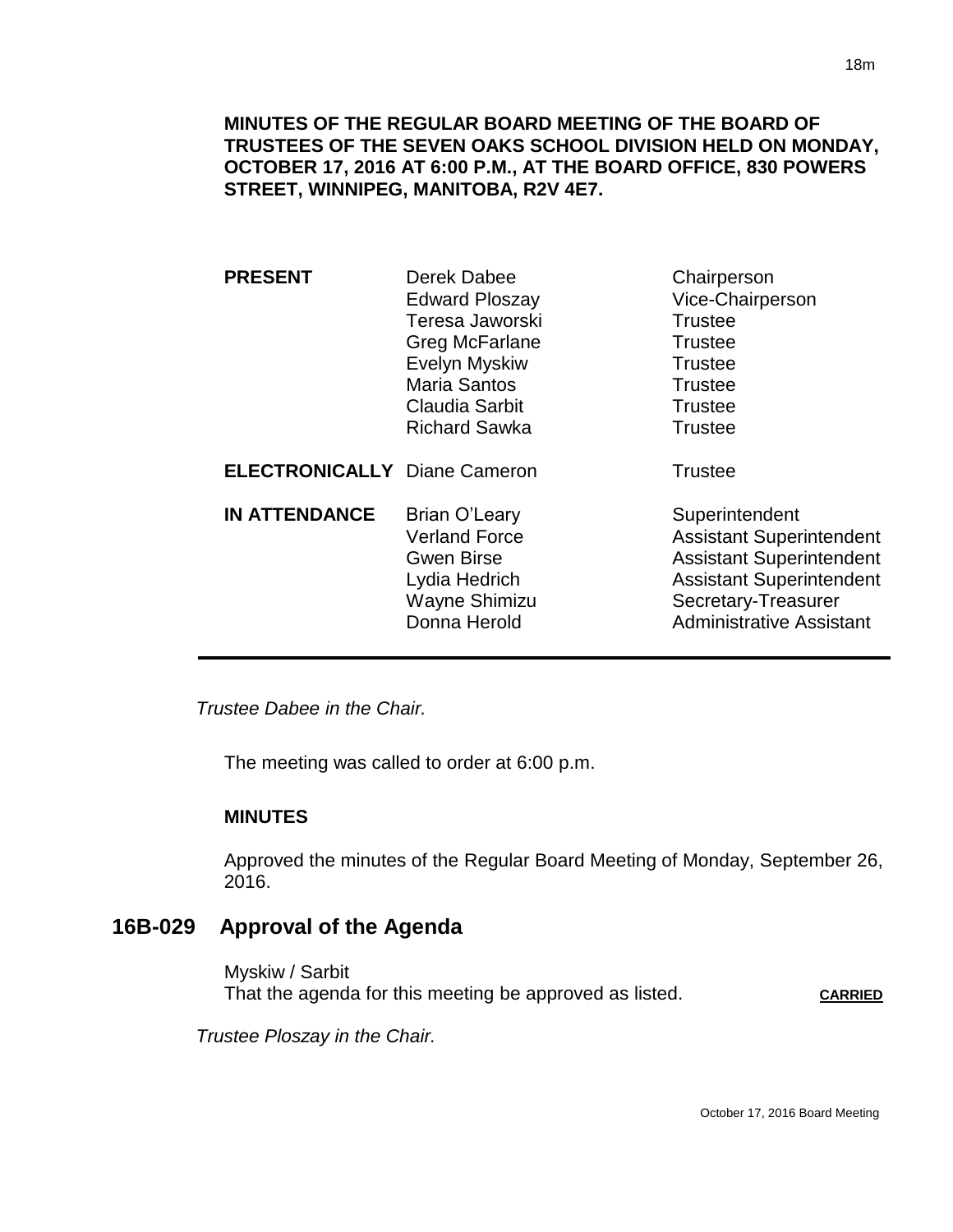# **16B-030 Moved to Committee of the Whole at 6:02 p.m.**

Myskiw / Santos That the Board move into Committee of the Whole**. CARRIED**

### **PRESENTATIONS**

**6:03 p.m. Presentation: ChangeMakers** Correy Myco, President and CEO Julie Dooley, Content Strategist

**7:05 p.m. Seven Oaks Performing Arts Centre** Jamie Kozak, Principal, Prairie Architects

*Trustee Dabee in the Chair.*

#### **PRESENTATION**

**7:35 p.m. Petition – Residents of Templeton Avenue** Ari Brienen and Ken Ranson

## **SUPERINTENDENTS' REPORT**

The following matter was received as information:

■ S4 Standard Exams.

# **16B-031 Administrative Report**

Jaworski / Ploszay That the Administrative Report be approved. CARRIED

#### Gardon Construction Ltd. Invoice No. MAP-ELEV-COP#8

That Invoice No. MAP-ELEV-COP#8 towards the Maples Collegiate Elevator project in the amount of \$25,759.39 be paid to Gardon Construction Ltd.

#### Statutory Holdback on Certificate of Payment No. 8

That the 7.5% Statutory Holdback on Certificate of Payment No. 8 for the Maples Collegiate Elevator project in the amount of \$1,989.15 be paid to SOSD/Gardon-458-Maples Elevator.

M. Block & Associates Invoice No. W-2016-185

That Invoice No. W-2016-185 towards the Garden City Collegiate Skill Build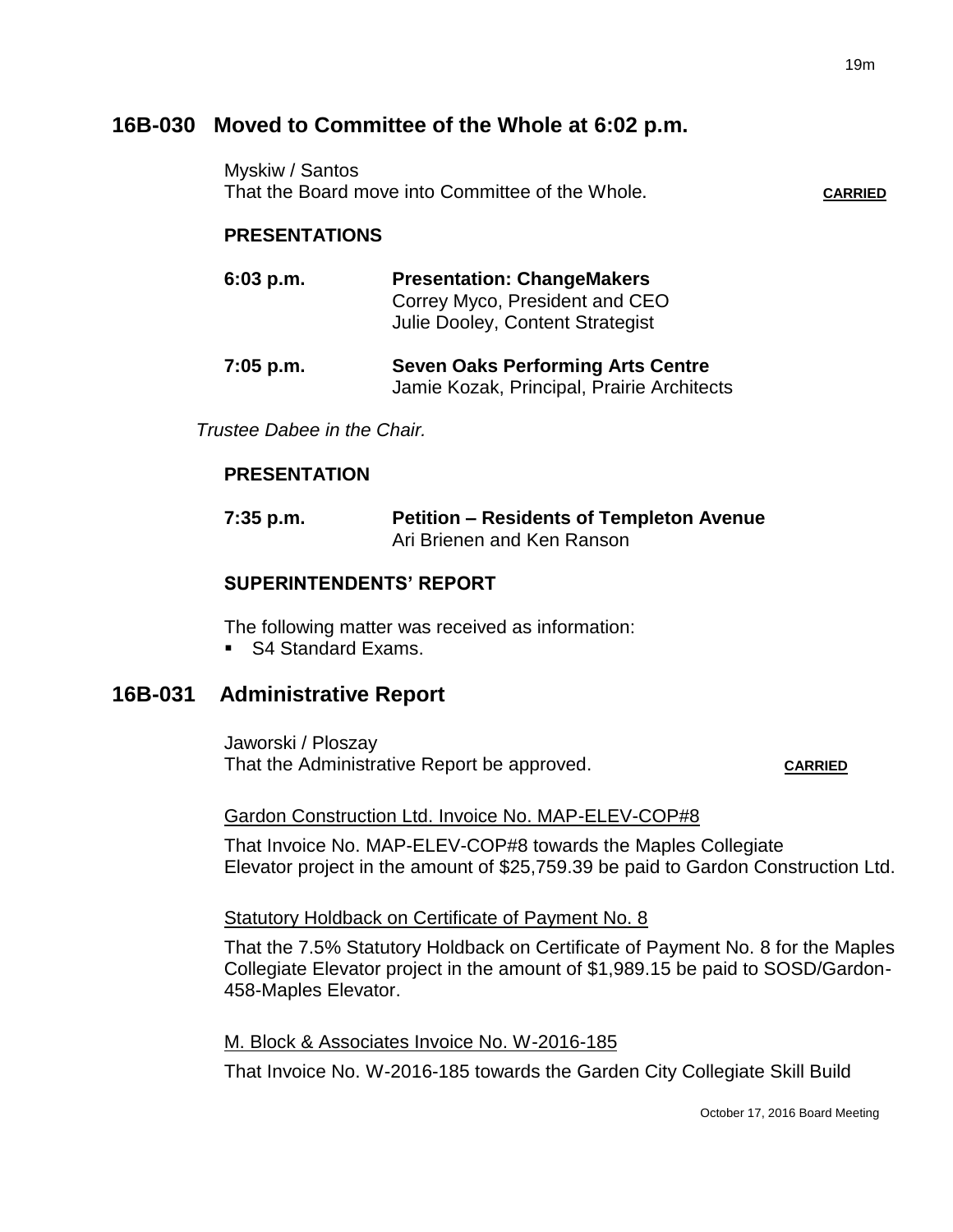## **ADMINISTRATIVE REPORT**

project in the amount of \$126.00 be paid to M. Block & Associates.

## Parkwest Projects Ltd. Invoice No. ERR-COP#18

That Invoice No. ERR-COP#18 towards the École Rivière-Rouge project in the amount of \$628,191.11 be paid to Parkwest Projects Ltd.

## Statutory Holdback on Certificate of Payment No. 18

That the 7.5% Statutory Holdback on Certificate of Payment No. 18 for the École Rivière-Rouge project in the amount of \$48,508.97 be paid to SOSD/Parkwest Projects.

## St. Vital Plumbing & Heating Invoice No. 7882-COP#3

That Invoice No. 7882-COP#3 towards the Leila North Boiler Replacement project in the amount of \$18,631.44 be paid to St. Vital Plumbing & Heating Co Ltd.

## Statutory Holdback on Certificate of Payment No. 3

That the 7.5% Statutory Holdback on Certificate of Payment No. 3 for the Leila North Boiler Replacement project in the amount of \$1,336.87 be paid to SOSD/St. Vital Plumbing & Heating-471 LN.

# Prairie Architects Inc. Invoice No. 4913

That Invoice No. 4913 towards the Garden City Performing Arts Centre project in the amount of \$24,410.08 be paid to Prairie Architects Inc.

### Pinchin Ltd. Invoice No. 350081

That Invoice No. 350081 towards the École Rivière-Rouge project in the amount of \$2,623.95 be paid to Pinchin Ltd.

# QCA Building Envelope Ltd. Invoice No. 1451

That Invoice No. 1451 towards the École Rivière-Rouge project in the amount of \$393.75 be paid to QCA Building Envelope Ltd.

# QCA Building Envelope Ltd. Invoice No. 1454

That Invoice No. 1454 towards the Garden City Collegiate Skill Build project in the amount of \$787.50 be paid to QCA Building Envelope Ltd.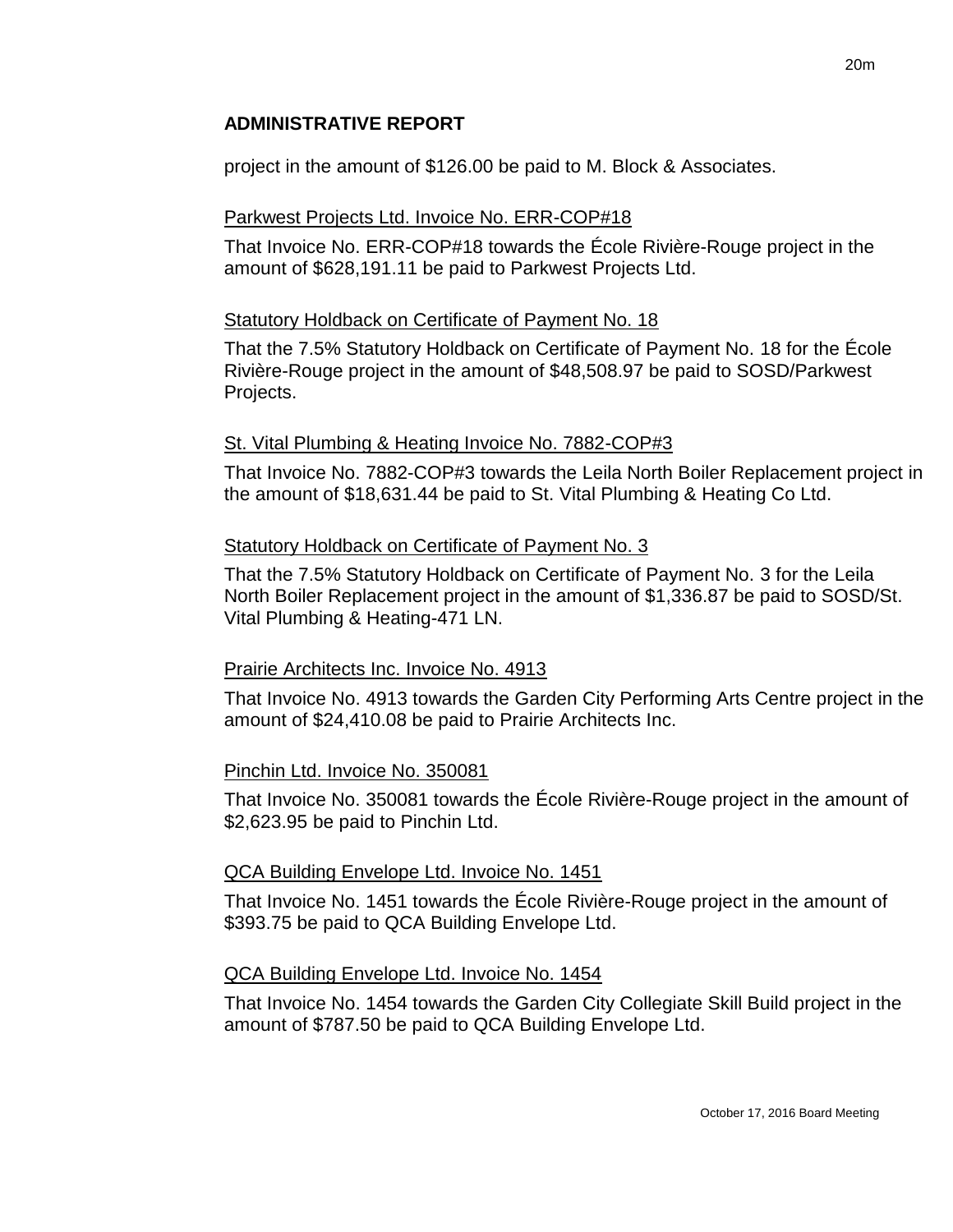# Canotech Consultants Ltd. Invoice No. GCTAA-COP#10

That Invoice No. GCTAA-COP#10 towards the Garden City Collegiate Skill Build project in the amount of \$146,264.37 be paid to Canotech Consultants Ltd.

# Statutory Holdback on Certificate of Payment No. 10

That the 7.5% Statutory Holdback on Certificate of Payment No. 10 for the Garden City Collegiate Skill Build project in the amount of \$11,294.55 be paid to SOSD/Canotech Consult-459-GCC Skill Build.

# Prairie Architects Inc. Invoice No. 4914

That Invoice No. 4914 towards the R.F. Morrison Office Renovation project in the amount of \$1,192.14 be paid to Prairie Architects Inc.

# Integrated Designs Inc. - Invoice No. 4026

That Invoice No. 4026 towards the École Rivière-Rouge project in the amount of \$1,523.81 be paid to Integrated Designs Inc.

# Number Ten Architectural Group Invoice No. 15981

That Invoice No. 15981 towards the Edmund Partridge Elevator project in the amount of \$1,967.22 be paid to Number Ten Architectural Group.

# St. Vital Plumbing & Heating Invoice No. 7877-COP#2

That Invoice No. 7877-COP#2 towards the Leila North Boiler Replacement project in the amount of \$7,954.13 be paid to St. Vital Plumbing & Heating Co Ltd.

# Statutory Holdback on Certificate of Payment No. 2

That the 7.5% Statutory Holdback on Certificate of Payment No. 2 for the Leila North Boiler Replacement project in the amount of \$570.74 be paid to SOSD/St. Vital Plumbing & Heating-471 LN.

# Prairie Elevator & Lift Invoice No. 696

That Invoice No. 696 towards the Maples Collegiate Elevator project in the amount of \$1,050.00 be paid to Prairie Elevator & Lift.

# Number Ten Architectural Group Invoice No. 15979

That Invoice No. 15979 towards the Garden City Collegiate CVC Reno Phase II project in the amount of \$6,771.00 be paid to Number Ten Architectural Group.

21m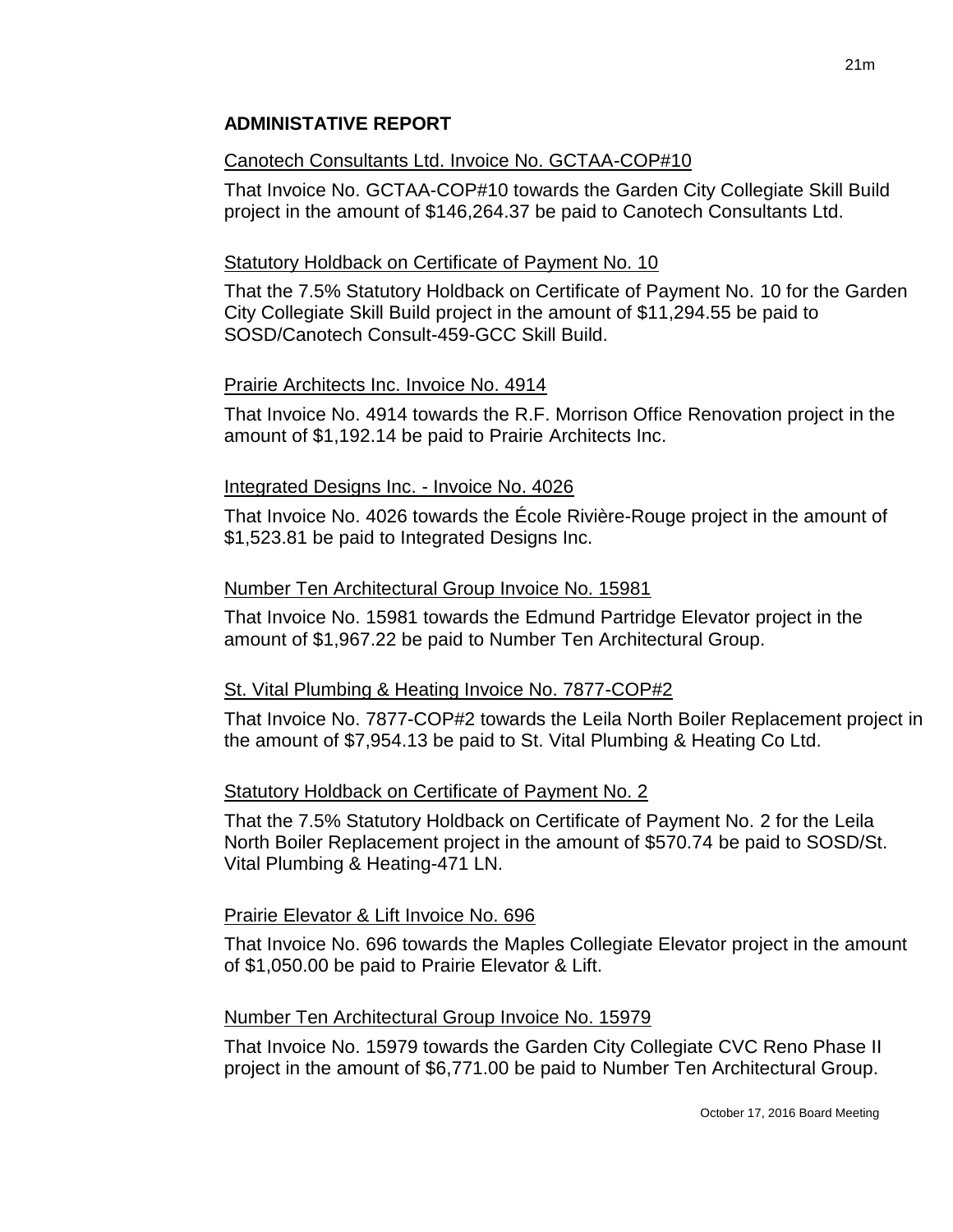# **ADMINISTRATIVE REPORT**

#### Core Renewable Energy Inc. Invoice No. 32

That Invoice No. 32 towards the West St. Paul Alternative Energy project in the amount of \$20,160.00 be paid to Core Renewable Energy Inc.

#### Number Ten Architectural Group Invoice No. 16001

That Invoice No. 16001 towards the Garden City Collegiate Skill Build project in the amount of \$3,023.09 be paid to Number Ten Architectural Group.

### Parkwest Projects Ltd. Invoice No. EP-COP#11

That Invoice No. EP-COP#11 towards the Edmund Partridge Elevator project in the amount of \$40,416.24 be paid to Parkwest Projects Ltd.

#### Statutory Holdback on Certificate of Payment No. 11

That the 7.5% Statutory Holdback on Certificate of Payment No. 11 for the Edmund Partridge Elevator project in the amount of \$3,120.95 be paid to SOSD/Parkwest-450-EP Elevator/Grooming Room.

#### Bockstael Construction Ltd. Invoice No. J003085

That Invoice No. J003085 towards the Amber Trails School project in the amount of \$36,672.56 be paid to Bockstael Construction Limited.

### Canotech Consultants Ltd. Invoice No. GCTAA-COP#9

That Invoice No. GCTAA-COP#9 towards the Garden City Collegiate Skill Build project in the amount of \$64,851.53 be paid to Canotech Consultants Ltd.

### Statutory Holdback on Certificate of Payment No. 9

That Invoice No. GCTAA-COP#9 towards the Garden City Collegiate Skill Build project in the amount of \$5,007.84 be paid to SOSD/Canotech Consult-459-GCC Skill Build.

### D'Arcy & Deacon LLP Invoice No. 41527

That Invoice No. 41527 towards the Precinct F Land Purchase in the amount of \$2,921.13 be paid to D'Arcy & Deacon LLP.

#### D'Arcy & Deacon LLP Invoice No. 41528

That Invoice No. 41528 towards the Sale of 2536 McPhillips Avenue in the amount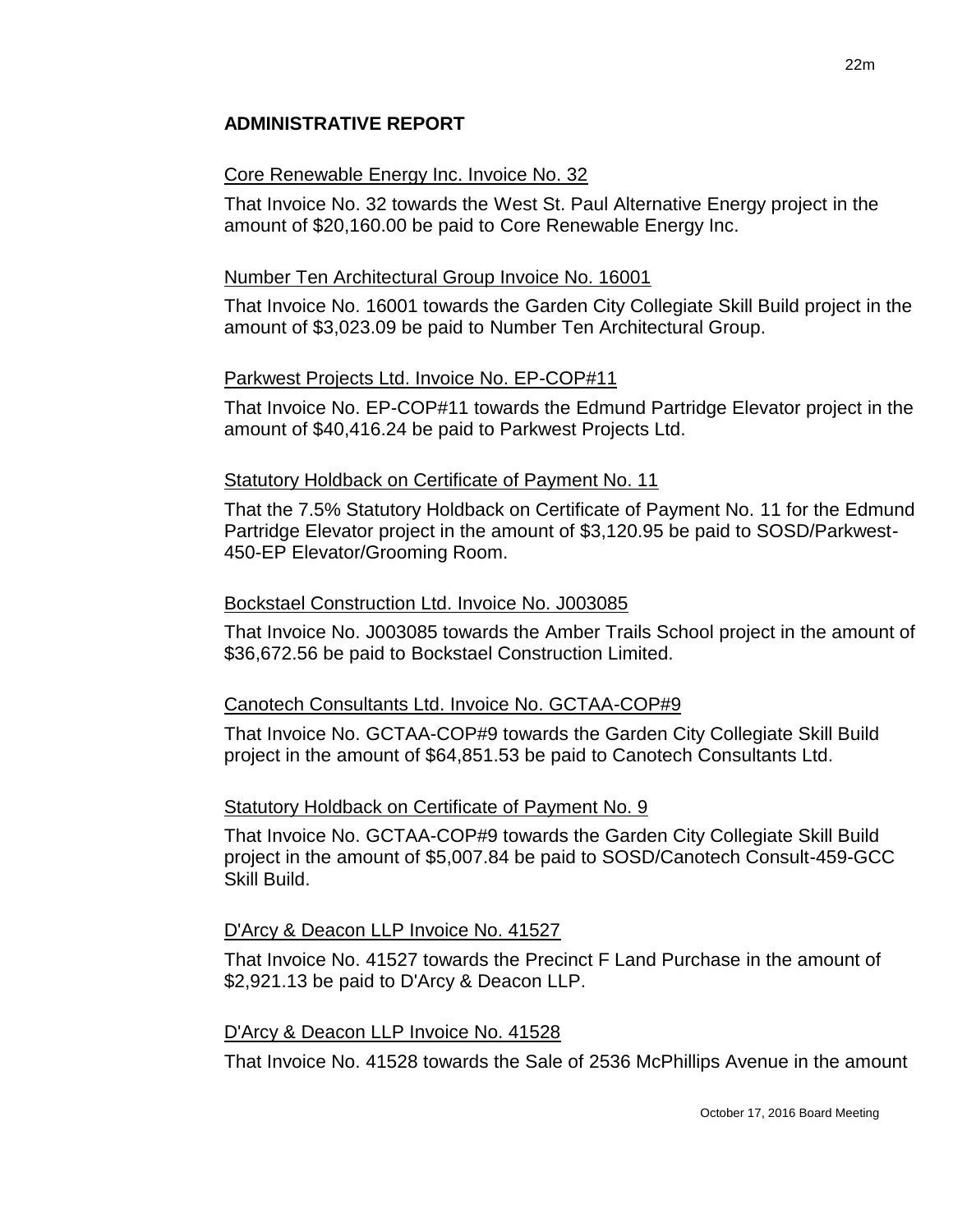## **ADMINISTRATIVE REPORT**

of \$1,185.10 be paid to D'Arcy & Deacon LLP.

### D'Arcy & Deacon LLP Invoice No. 41518

That Invoice No. 41518 towards the purchase of the Grassmere location in the amount of \$2,274.20 be paid to D'Arcy & Deacon LLP.

#### Genstar Development Company Invoice No. 2077

That Invoice No. 2077 towards the Amber Trails location in the amount of \$110,781.11 be paid to Genstar Development Company.

### **NEW BUSINESS**

Winnipeg Free Press Article: Police want city schools to get ALICE (Alert-Lockdown-Inform-Counter-Evacuate) – Trustee Sawka.

### **CONFERENCE REPORTS**

Joanna Malkiewicz, Teacher, Collicutt School. ASCD Annual Conference & Exhibit Show: LEARN. TEACH. LEAD, April 2 to 4, 2016 - Atlanta, Georgia.

Brenda Bicklmeier, Teacher, West Kildonan Collegiate. Humanities and Education Research Association, March 23 to 26, 2016 - New Orleans, Louisiana.

Daniel Vaarmeyer, Teacher, Elwick Community School. FETC 2016 Conference, January 13 to 15, 2016 - Orlando, Florida.

Rosemarie Todaschuk, Teacher, R.F. Morrison School. Waves of Learning Professional Development: Music for Children Conference, November 11 to 14, 2015 - San Diego, California.

Susan Quinn, Teacher, Forest Park School. NCTM Annual Meeting & Exposition, April 13 to 16, 2016 - San Francisco, California.

Elizabeth Walker, Teacher, West St. Paul School. Shaping Student Mindsets: Promoting Academic Attitudes, Persistence and Performance, February 11 to 13, 2016 - San Francisco, California.

Sabrina Slessor, Teacher, Forest Park School. NCTM Annual Meeting & Exposition, April 13 to 16, 2016 - San Francisco, California.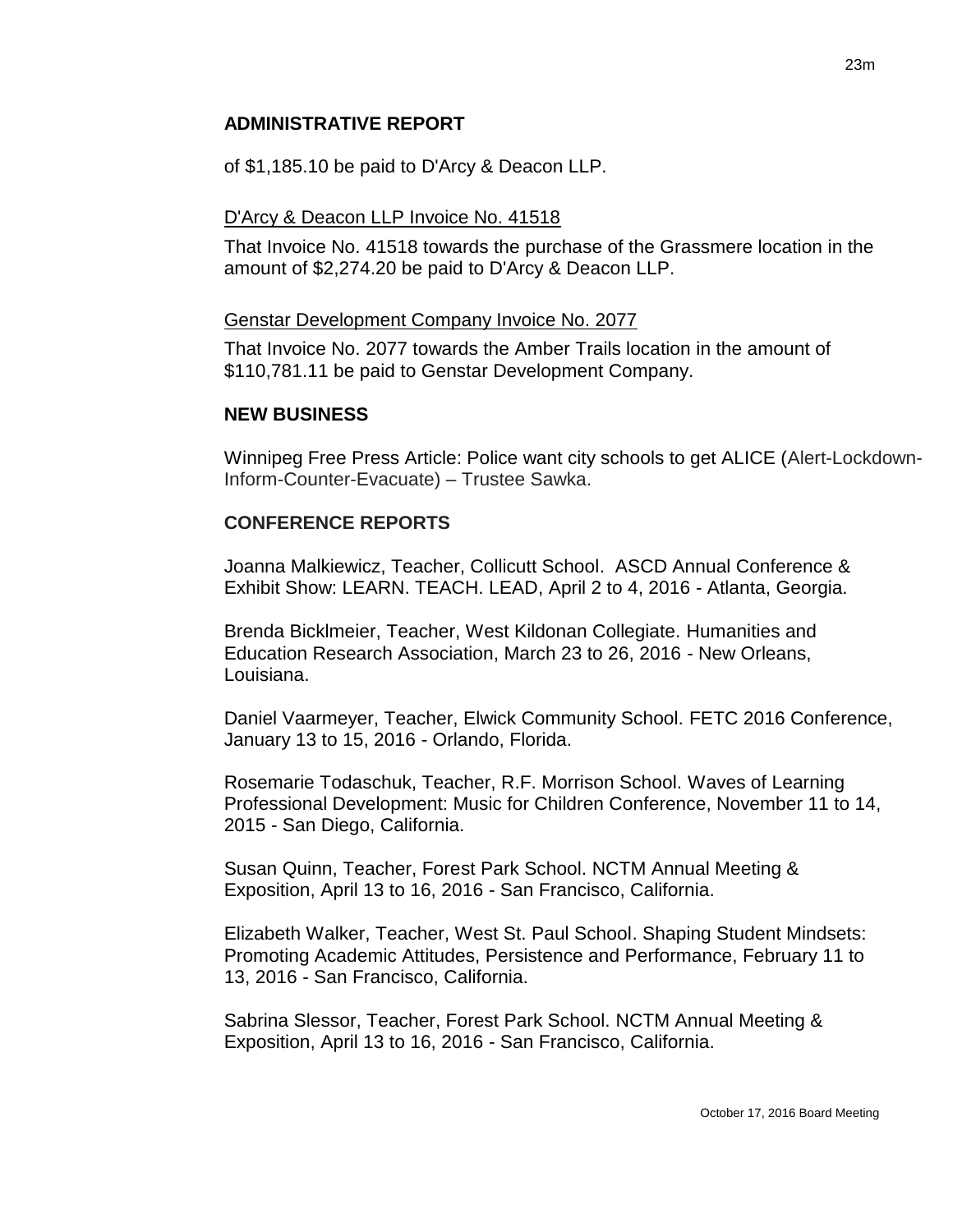# **CONFERENCE REPORTS**

Dana Hlady, Teacher, West Kildonan Collegiate. CIAAA Athletic Directors Conference 2016, June 16 to 18, 2016 - Edmonton, Alberta.

Mikki Grouette, Teacher, West Kildonan Collegiate. CIAAA Athletic Directors Conference, June 16 to 18, 2016 - Edmonton, Alberta.

# **CORRESPONDECE**

- Honourable Ian Wishart, Minister of Education and Training. Proclamation: October 24, 2016 - Manitoba School Library Day. The theme of the day is "School Libraries: Where Creativity and Learning Begins."
- Canadian Western Bank. Greater Interest GIC product for children's charities.
- Ken Cameron, President, Manitoba School Boards Association. Manitoba Lobbyist Registration Act.
- Manitoba School Boards Association. 2016 Committee Survey Results.
- Educating for Action. Save the date: *Our* Human Right *Journey*. April 20 & 21, 2017 - Victoria Inn, Winnipeg.
- **Portage La Prairie School Division. Assistant Superintendent Job posting.**
- **Press Release: Back to School Back to Bill C-241.**
- Honourable Ian Wishart, Minister of Education and Training. Manitoba's Excellence in Education Awards 2016-2017.
- Craig Bachynski, Number Ten Architectural Group. Edmund Partridge Elevator and Renovation Change Order No. 21.
- Rick Dedi, Executive Director, Public Schools Finance Board. Garden City Collegiate, Phase II Cooperative Vocational Education Addition and Renovations, Authorization to Proceed.
- Chris Anderson, Assistant Director, Manitoba Education & Training FRAME Reports based on 2016/2017 school division's budgets.
- Manitoba School Boards Association e-bulletin October 12, 2016.
- Manitoba School Boards Association. Presentation to the Manitoba 2017 Budget Consultations.
- Manitoba School Boards Association. CPI Update August 2016.
- **Pembina Trails School Division 2016 Annual Report.**
- Award: Architecture|Design|Construction October 2016. École Rivière-Rouge featured on page 86.
- **Honourable MaryAnn Mihychuk Community Newsletter.**

# **16B-032 Moved to Committee of the Whole at 8:29 p.m.**

Sarbit / Plozsay That the Board move into Committee of the Whole. **CARRIED**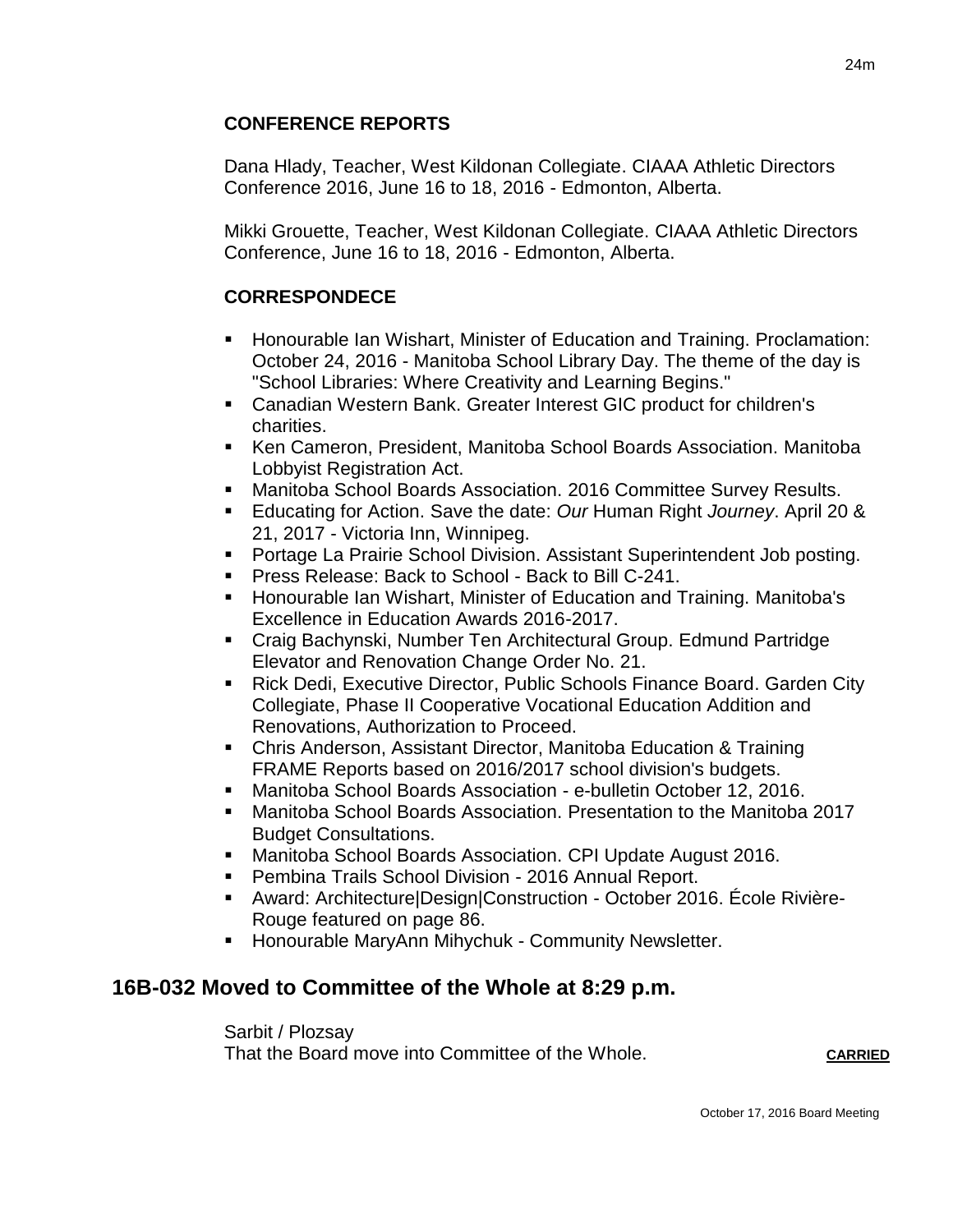*Trustee Ploszay in the Chair.*

## **OFFICERS' REPORT**

Trustee Sarbit reported on developments arising from collective bargaining.

# **16B-033 CUPE 949 Early Retirement Incentive Agreement**

Sarbit / McFarlane Approved CUPE 949's request to extend their current Early Retirement Incentive agreement to June 30, 2018. **CARRIED**

### **PERSONNEL REPORT**

# **16B-034 Superintendents' Personnel Report**

McFarlane / Sarbit That the Superintendents' Personnel Report be ratified. CARRIED

### ADMINISTRATIVE APPOINTMENT

Melissa Johnson was appointed acting Vice-Principal at Amber Trails Community School effective October 17, 2016.

Fortunato Lim was appointed acting Principal at Riverbend School effective October 17, 2016.

### TEACHER APPOINTMENTS

Kewal Kaler was appointed to a full-time (1.00) Limited Teacher General contract (Indefinite Term) effective October 17, 2016.

Mary Kirkwood was appointed to a part-time (.50) Limited Teacher General (Indefinite Term) contract effective October 6, 2016.

David Stark was appointed to a part-time (.50) Limited Teacher General (Indefinite Term) contract effective October 6, 2016.

### SUBSTITUTE TEACHER APPOINTMENTS

Appointed the following to Substitute Teacher Contracts for the 2016-2017 school year:

Sarah Babson Jenikka Lumbera

October 17, 2016 Board Meeting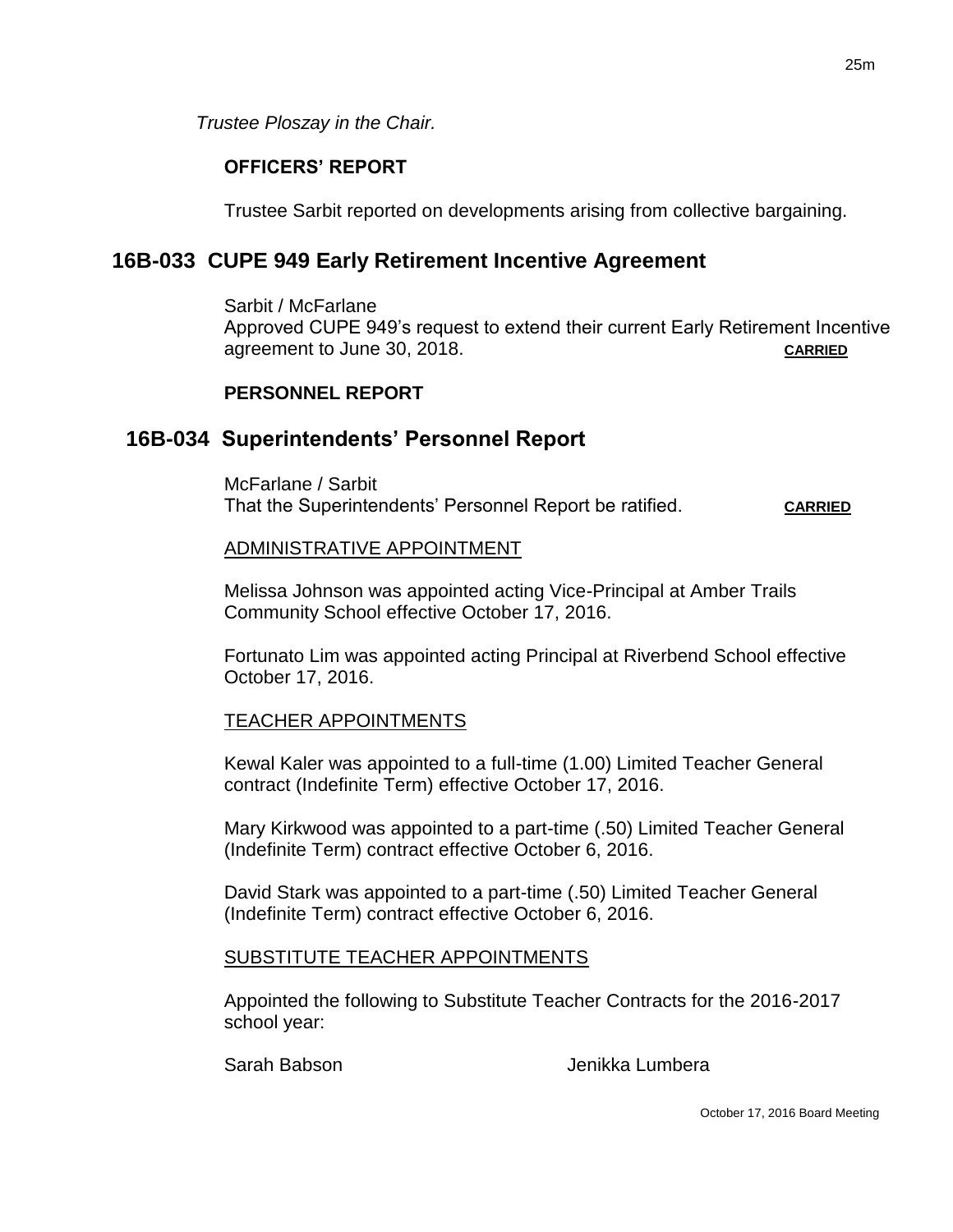#### **PERSONNEL REPORT**

Allison Beattie Justin Brown Mark Fahim Patti Germain

Justin Rempel Shauna Roy Allie Samson Ellen Ward

#### TEACHER MATERNITY/PARENTAL LEAVE

Erin Brett was granted maternity/parental leave effective January 9, 2017 to January 8, 2018.

Eva Moszkiewicz was granted maternity/parental leave effective November 30, 2016 to September 5, 2017.

Lia Baffour-Awuah was granted maternity/parental leave effective January 30, 2017 to January 29, 2018.

#### EDUCATIONAL ASSISTANT APPOINTMENTS

Britainy Jasper was appointed to a full-time (6.5 hours per day) Educational Assistant effective October 17, 2016.

Heather Johnston was appointed to a part-time (3.25 hours per day) Educational Assistant effective October 1, 2016.

Jill Weston was appointed to a part-time (3.25 hours per day) Educational Assistant effective September 19, 2016.

#### TRANSPORTATION COORDINATOR APPOINTMENT

Heather Vincent was appointed to a full-time Acting Coordinator of Transportation Services effective October 3, 2016.

#### SETTLEMENT WORKER RESIGNATION

Haneen Fares gave notice of intent to resign effective October 13, 2016.

#### STUDENT PARENT SUPPORT WORKER APPOINTMENT

Nicole Taylor was appointed to a full-time Student Parent Support Worker effective July 17, 2016.